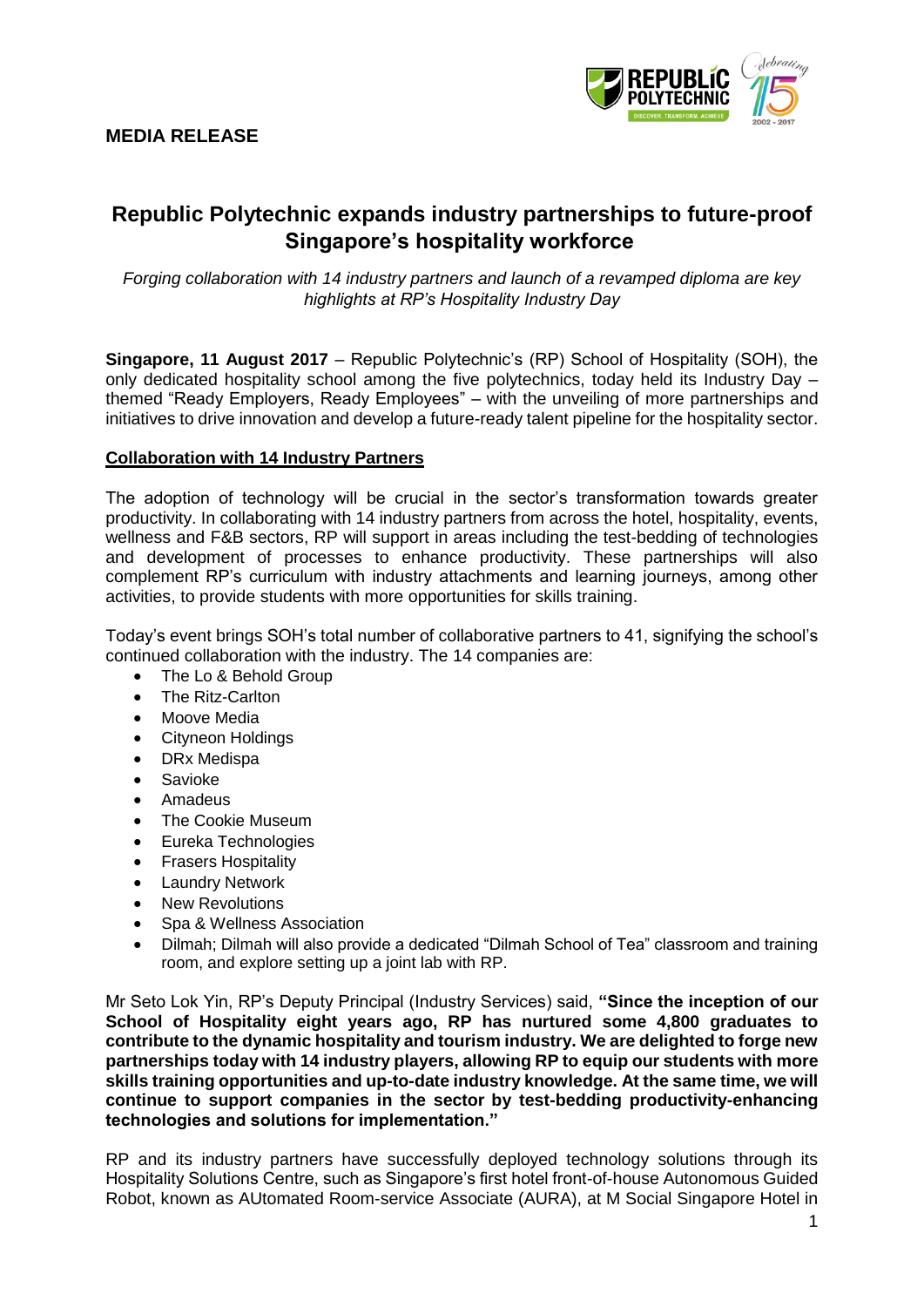

collaboration with StarHub and robotic vendor Savioke. RP together with Eureka Technology, Saflok and Amadeus also introduced a Smart Room and Integrated Solutions Ecosystem at 30 Bencoolen Hotel to resolve electrical defects before they impact the guest experience.

### **Empowering the elevation of hospitality service standards and adoption of technology**

Rising expectations on responsiveness, customisation and choice make it more challenging for hospitality industry players to deliver unique and engaging customer experiences. At a training workshop, "The Phenomenal Service Mindset for the Hospitality Industry", hosted for a total of 90 HR and other hospitality industry professionals today, participants learnt techniques to guide their service staff to overcome limiting behaviours and beliefs that prevent them from delivering superior customer engagement. They also deepened their understanding of a customer experience framework designed to help employees develop a better service mindset.

Participants also attended presentations by RP's SOH hospitality industry experts, who shared about the latest hospitality solutions and innovations, including technologies developed and implemented by industry partners through the Hospitality Solutions Centre.

### **Launch of revamped diploma for wellness – the next sunrise industry**

The Diploma in Wellness, Lifestyle and Spa Management will be renamed the Diploma in Wellness and Hospitality Business, to reflect the evolution of the wellness industry and growing and diverse range of wellness businesses. The diploma will be updated with new modules to equip students with relevant skills and up-to-date knowledge on wellness industry trends. The intake for the revamped diploma commences in April 2018.

#### **Cookbook for healthy eating**

A coffee-table cookbook, "Great Food, Great Health: 25 Recipes for Happy Living", was also launched to commemorate RP's 15th anniversary this year. A collaborative effort between RP's SOH and School of Sports, Health and Leisure (SHL), the cookbook features 25 recipes developed by Diploma in Restaurant and Culinary Operations alumni, SOH staff and winners of its iChef 2017 competition. Each recipe is accompanied by health tips, nutritional facts and analysis, and recommended exercises, provided by students from the Diploma in Health Management and Promotion.

-End-